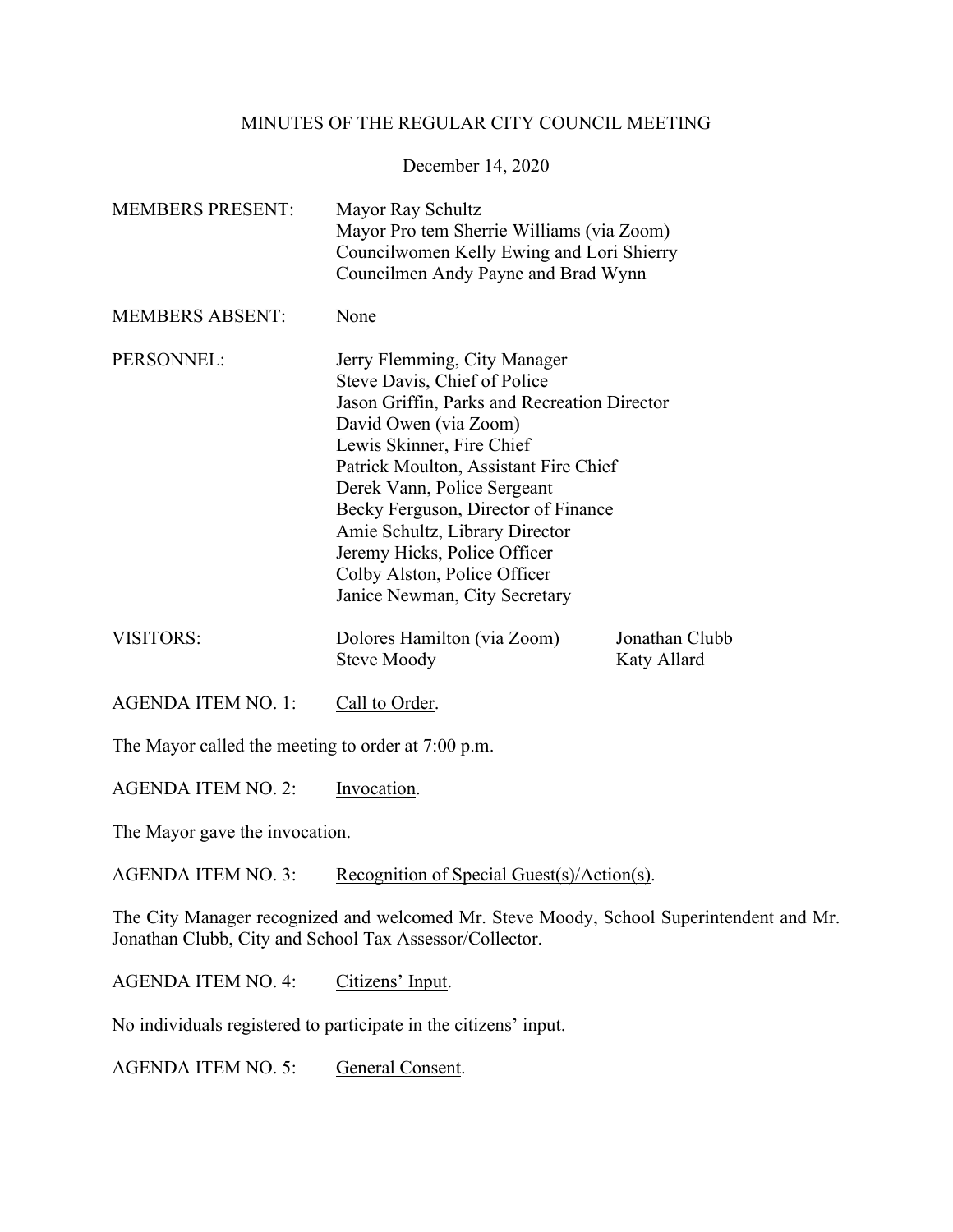- A. Acceptance and Approval of the Minutes of the Regular City Council Meeting of November 9, 2020.
- B. Approve the Re-Appointment of Mr. Dan King as the City's Joint Representative to the Medical Services Board.

Motion was made by Councilwoman Williams and seconded by Councilman Payne accepting and approving the general consent agenda as presented. Motion carried with five ayes. (Unanimous)

AGENDA ITEM NO. 6: Oath of Office.

A. Administer Oath of Office to Patrol Officer Colby Alston.

The City Secretary administered the Oath of Office to Patrol Officer Colby Alston.

- AGENDA ITEM NO. 7: Public Appearance.
	- A. A Public Appearance by Mr. Chris Harp Requesting Permission to Complete an Eagle Scout Project at George Hammonds Park/Lake Iowa Park.

Mr. Chris Harp was not present. The Parks and Recreation Director presented his request. Mr. Harp, member of Eagle Scout Troop 34, is wanting to construct a human sundial at the George Hammonds Park, close to the Iowa Park Gun Club. The sundial will be made of twelve stones and a pedestal. A person would stand on the pedestal and their shadow cast on the stone markers indicating the time of day. The sun dial will be approximately 10' x 18' with each stone being six to eight inches above ground.

(i) Action as a Result of Public Appearance.

Motion was made by Councilman Payne and seconded by Councilwoman Ewing approving the request by Mr. Christ Harp to complete an Eagle Scout Project at George Hammonds Park/Lake Iowa Park. Motion carried with five ayes. (Unanimous)

> B. A Public Appearance by Ms. Katy Allard Requesting the City Council to Consider Making North Third Street, in Front of Kidwell Elementary School, a One-Way Street.

Ms. Katy Allard asked the Council to consider making the area around Kidwell Elementary School on North Third a one-way street. She does not feel it is safe for the children. The City Manager explained the street was designed as a two-way street when the subdivision as well as the school were built and was engineered as such. Mr. Steve Moody, School Superintendent, felt that some of the traffic problems are due to the improvements being made at the school and the construction should be completed in the March to April timeframe. Ms. Allard asked if at the end of the construction and if there are still problems, would the City consider making a left turn illegal when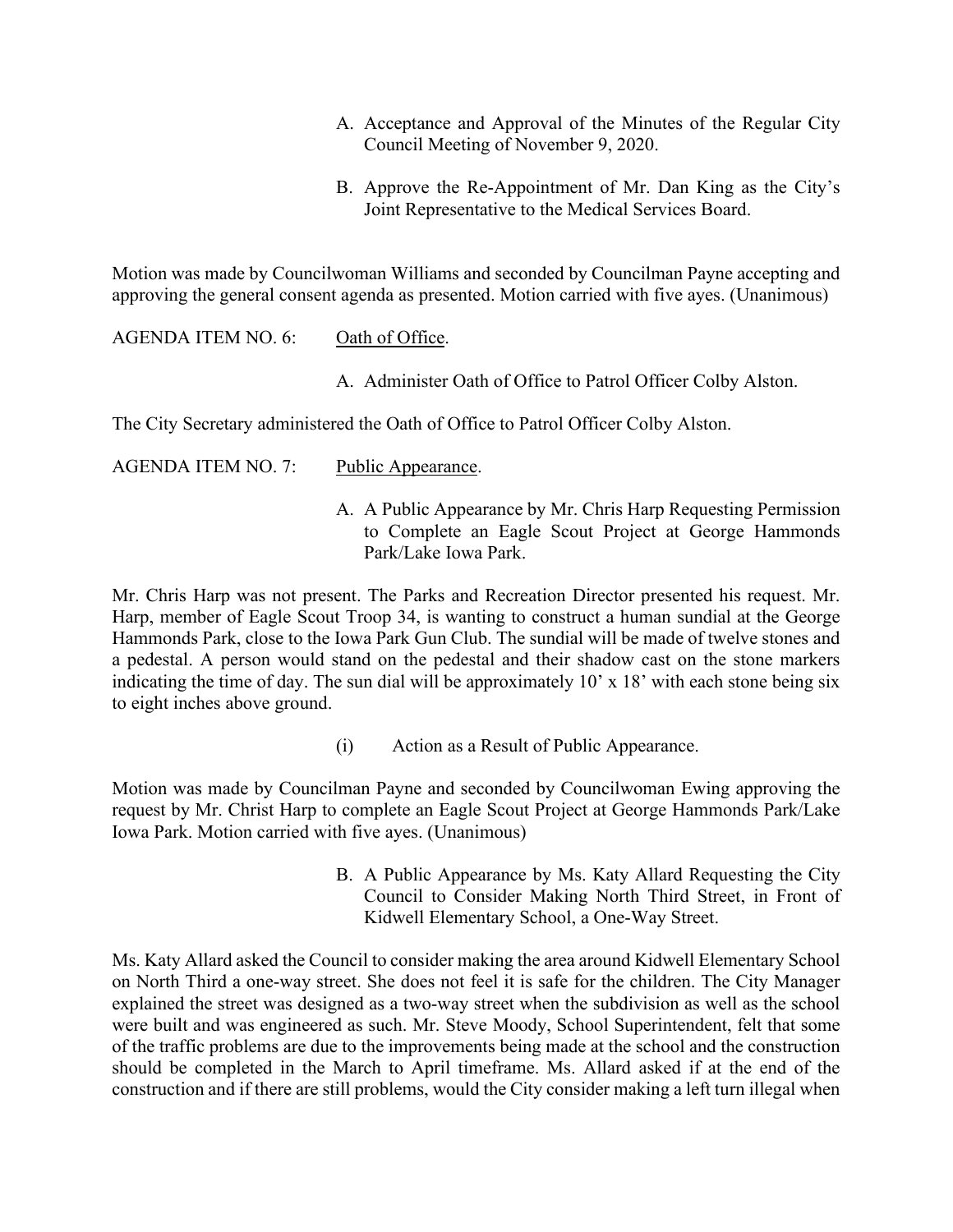headed north bound. The City Manager stated the City and School will get together and review any options available. He pointed out that if an engineer is required there will be an expense so they would come back to the Council before any changes were made.

(i) Action as a Result of Public Hearing.

No action was taken.

AGENDA ITEM NO. 8: Public Hearing.

A. A Public Hearing to Consider the Annexation Into the Corporate Limits of the City of Iowa Park of a Tract of Land Comprising of 0.43 Acre Out of Block 10, Tarrant County School Land, A-282, Located Adjacent to the Current Corporate Limits of the City.

The City Manager explained this property, owned by Randy and Darleta Catlin, is located on the east side of Johnson Road north of Park Place Circle. The property is suitable for a single-family residence. There were no other comments.

> B. A Public Hearing to Consider Establishing a Single-Family Residential District (R-1) at 0.43 Acre Out of Block 10, Tarrant County School Land, A-282.

The City Manager explained that according to the City's Code of Ordinances, any territory annexed shall be deemed to be designated as A-G General Agricultural District. However, the A-G district must contain a minimum of five acres. The established zoning district adjacent to this lot is R-1, Single-Family Residential District across Johnson Road at Shiloh Estates. There were no other comments.

AGENDA ITEM NO. 9: Ordinance.

A. An Ordinance of the City of Iowa Park, Texas Annexing the Hereinafter Described Territory to the City of Iowa Park; Extending the Boundary Limits of Said City so as to Include the Hereinafter Described Property Within the City Limits; Granting to the Territory and to all Future Inhabitants all of the Rights and Privileges of Other Citizens and Binding Future Inhabitants by all of the Acts and Ordinances of Said City; and Providing for an Effective Date.

Motion was made by Councilwoman Williams and seconded by Councilwoman Shierry approving and adopting Ordinance Number 1318 annexing the hereinafter described territory to the City of Iowa Park; extending the boundary limits of said City so as to include the hereinafter described property within the City limits; granting to the territory and to all future inhabitants all of the rights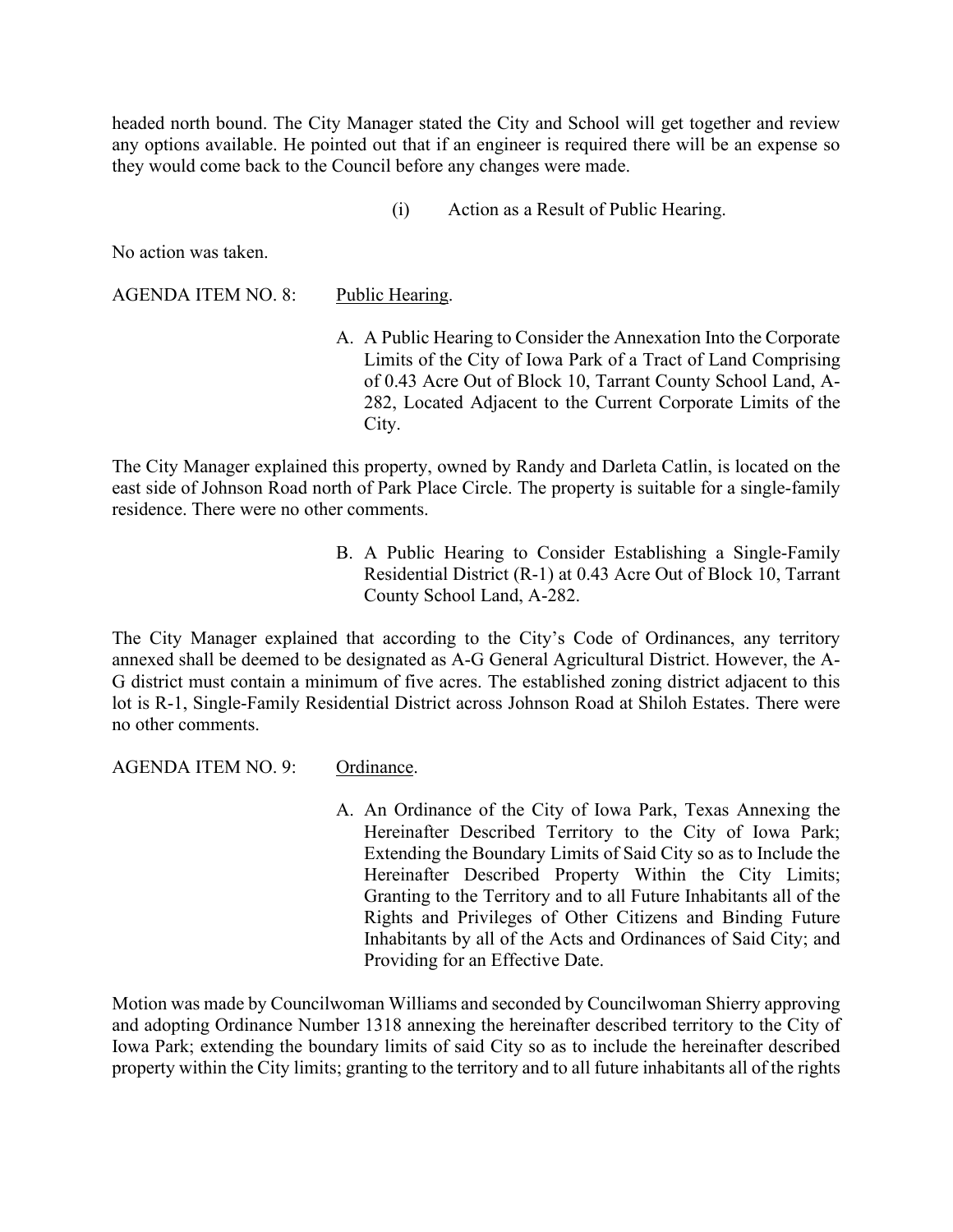and privileges of other citizens and binding future inhabitants by all of the acts and ordinances of said City; and providing for an effective date. Motion carried with five ayes. (Unanimous)

> B. An Ordinance of the City of Iowa Park, Texas Establishing a Single-Family Residential District (R-1) at a 0.43 Acre out of Block 10, Tarrant County School Land, A-282, to the City of Iowa Park, Wichita County, Texas.

Motion was made by Councilwoman Williams and seconded by Councilwoman Ewing approving and adopting Ordinance Number 1319 establishing a Single-Family Residential District (R-1) at a 0.43 acre out of Block 10, Tarrant County School Land, A-282, to the City of Iowa Park, Wichita County, Texas. Motion carried with five ayes. (Unanimous)

- C. An Ordinance of the City Council of the City of Iowa Park, Texas Abandoning One Hundred Feet (100') of the City Rightof-Way in the 200 block of North Alcott Avenue In-Between Two Hundred Feet (200') of Block 83 and Two Hundred Feet (200') of Block 82 and One Hundred Feet (100') of the Southernmost One Hundred Feet (100') of the Intersection of North Alcott Street and East Park Avenue (*Which May be Hereinafter referred to as "Right-of-Way"*) of the Original Townsite to the City of Iowa Park, Wichita County, Texas.
- D. An Ordinance of the City Council of the City of Iowa Park, Texas Abandoning the Remaining Seventy-Five Feet (75') of the City Owned Street in the 500 block of East Park Avenue In-Between Three Hundred Feet (300') of Block 72 and Three Hundred Feet (300') of Block 83 (*Which May be Hereinafter Referred to as "Right-of-Way"*) of the Original Townsite to the City of Iowa Park, Wichita County, Texas.
- E. An Ordinance of the City Council of the City of Iowa Park, Texas Abandoning Seventy-Five Feet (75') of the City Owned Street in the 200 Block of North Texowa Street In-Between Two Hundred Feet (200') of Block F and Two Hundred Feet (200') of Block 83 and Seventy-Five Feet (75') of the Southernmost One Hundred Feet (100') of the Intersection of North Texowa Street and East Park Avenue *("Which May be Hereinafter Referred to as "Right-of-Way")* of the Original Townsite to the City of Iowa Park, Wichita County, Texas.
- F. An Ordinance of the City Council of the City of Iowa Park, Texas Abandoning the Remaining Seventy-Five Feet (75') of the City Owned Street in the 600 Block of East Park Avenue In-Between the Western Most One Hundred and Fifty Feet (150') of Block 73 and the Western Most One Hundred and Fifty Feet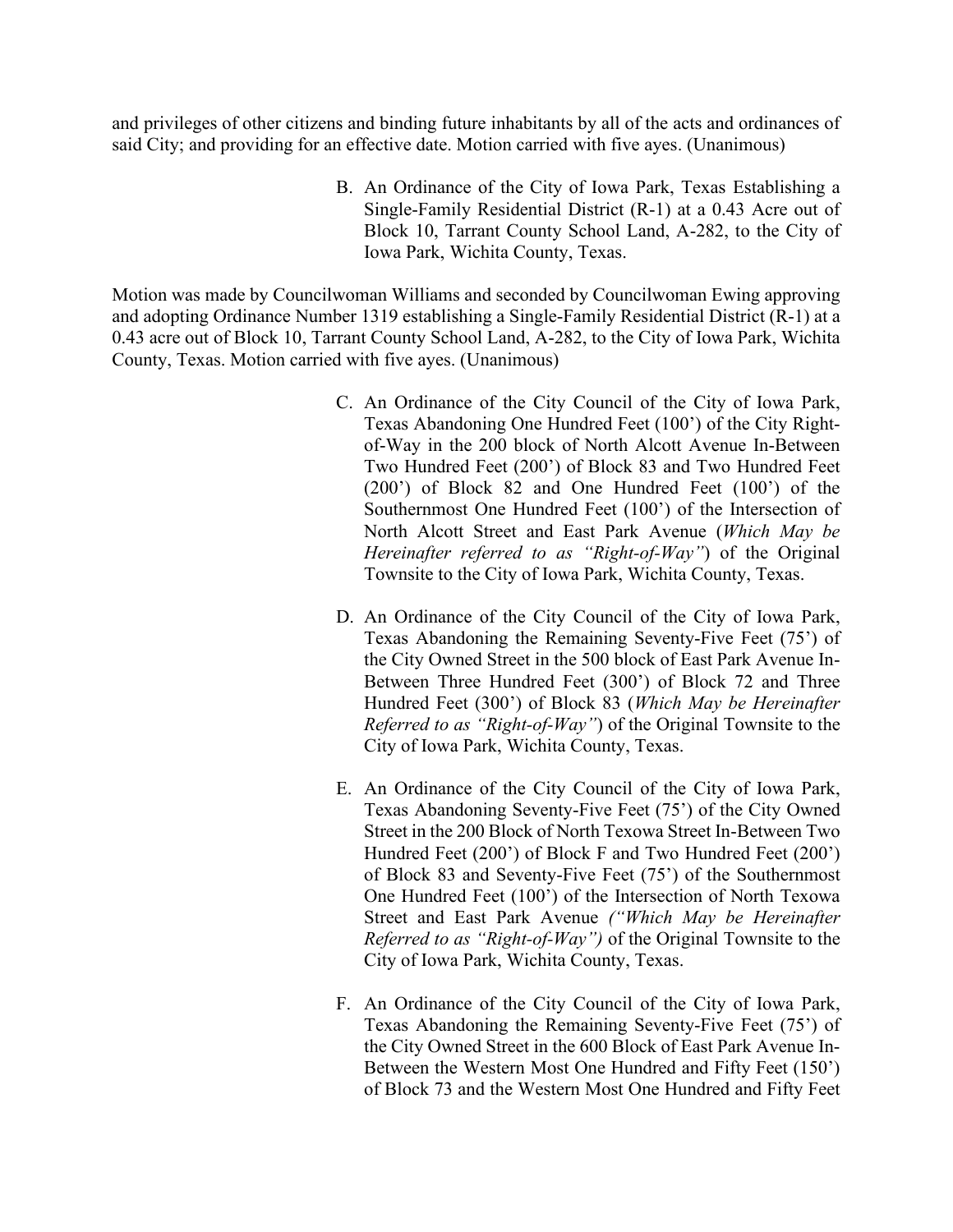(150') of Block 82 *(Which May be Hereinafter Referred to as "Right-of-Way")* of the Original Townsite to the City of Iowa Park, Wichita County, Texas.

G. An Ordinance of the City Council of the City of Iowa Park, Texas Abandoning One Hundred and Fifty Feet (150') of the City-Owned Street in the 400 Block of East Park Avenue In-Between Two Hundred and Ninety Feet (290') of Block A and Two Hundred and Ninety Feet (290') of Block F (Which May be Hereinafter Referred to as "Right-of-Way") of the Original Townsite to the City of Iowa Park, Wichita County, Texas.

The City Manager explained these ordinances abandon rights-of-ways that are within the W.F. George Middle School grounds. The City Council had previously approved a Right-of-Way Encroachment Agreement that allows the School to encroach on the rights-of-way while the City retains all rights to operate and maintain the public infrastructure within the rights-of-way. The School has requested the City formally abandon the rights-of-ways on the campus grounds. Motion was made by Councilwoman Shierry and seconded by Councilwoman Shierry and seconded by Councilman Payne approving and adopting Ordinances Numbers 1320, 1321, 1322, 1323 and 1324 abandoning rights-of-way to the Iowa Park Consolidated Independent School District. Motion carried with five ayes. (Unanimous)

AGENDA ITEM NO. 10: Resolution.

- A. A Resolution of the City Council of the City of Iowa Park, Texas Authorizing a Change Order for the Wastewater Improvements Project.
- B. A Resolution of the City Council of the City of Iowa Park, Texas Accepting the Wastewater Improvements Project and Authorizing Final Payment.

The City Manager reminded Council that Bowles Construction Company was awarded the contract to install the North Texowa Lift Station, a new Texowa force main and a new Garden Valley force main in the amount of \$658,613.60. Several changes were recommended that resulted in a savings of \$155,617.60. The final payment due Bowles Construction is \$16,956.05. Motion was made by Councilman Payne and seconded by Councilwoman Ewing approving and adopting Resolution Number 20-34 authorizing a change order for the Wastewater Improvements Project and Resolution Number 20-35 accepting the Wastewater Improvements Project and authorizing final payment. Motion carried with five ayes. (Unanimous)

> C. A Resolution of the City Council of the City of Iowa Park, Texas Approving and Adopting the Police Department's General Order Number 102.008 Concerning Criminal History Records Proper Access, Use and Dissemination Procedures.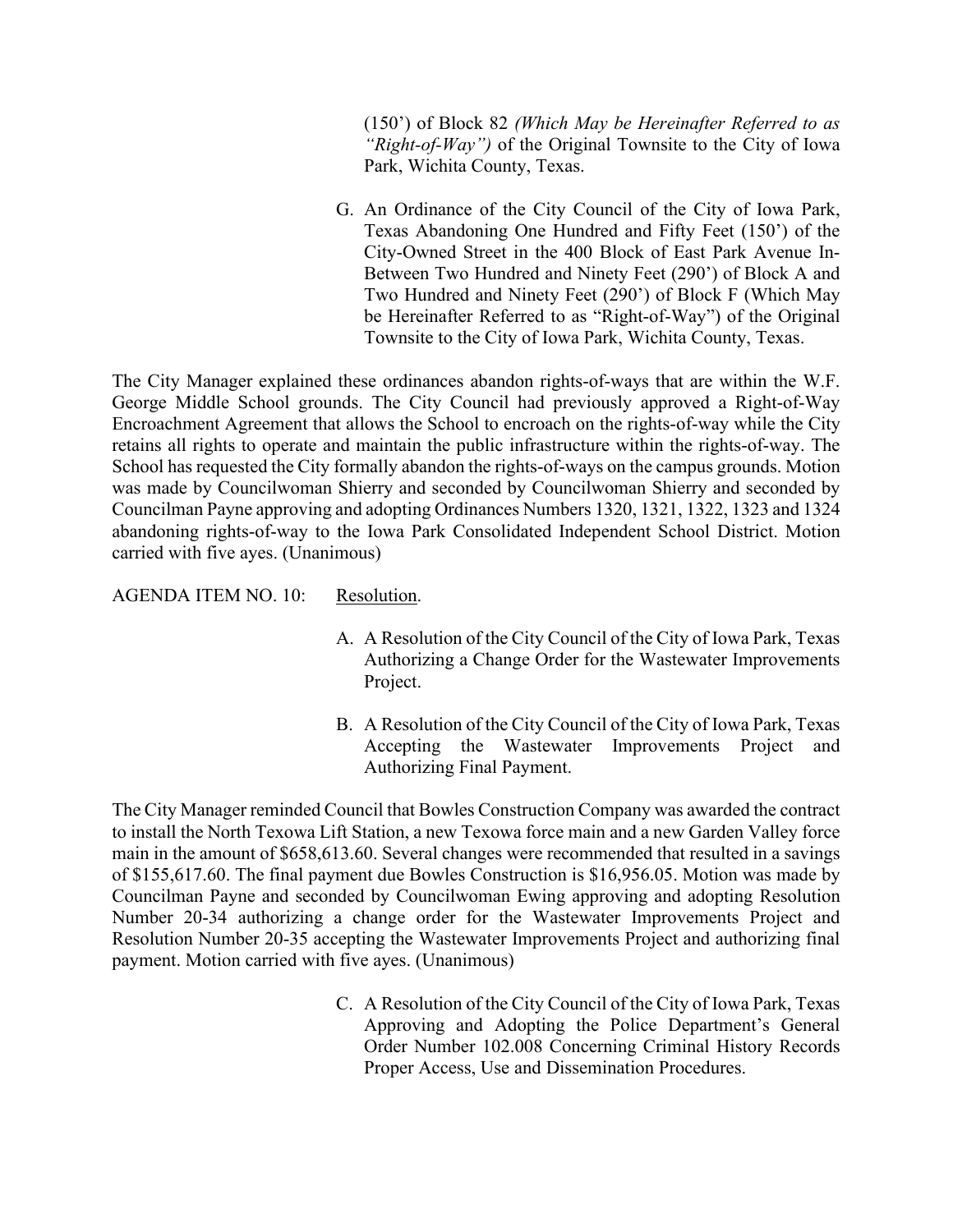The Chief of Police stated that during a recent audit by the Texas Department of Public Safety Secure Site Division, it was recommended the Police Department adopt the DPS policy which meets the minimum standards and processes from the Federal Bureau of Investigation. Motion was made by Councilman Payne and seconded by Councilwoman Williams approving and adopting Resolution Number 20-36 approving and adopting the Police Department's General Order Number 102.008 concerning criminal history records proper access, use and dissemination procedures. Motion carried with five ayes. (Unanimous)

AGENDA ITEM NO. 11: Bid Action.

A. Discuss and Consider Bids for Industrial Avenue Roadway Improvements.

Two bids were received as follows:

| Mandela Concrete          | \$118,500.00 |
|---------------------------|--------------|
| <b>Wilson Contracting</b> | \$350,407.50 |

The City Manager explained that the bid by Mandela Concrete was not submitted in accordance to the bidding documents therefore cannot be considered. Motion was made by Councilman Payne and seconded by Councilwoman Ewing awarding the bid for Industrial Avenue Roadway Improvements to Wilson Contracting. Motion carried with five ayes. (Unanimous)

AGENDA ITEM NO. 12: City Manager's Report.

A. Discuss and Consider the Construction of a Type 6 Brush Truck on a Ford Chassis in the Amount of \$168,412.00 From Boise Mobile Equipment.

The Fire Chief explained the City budgeted \$175,000.00 for the purchase of new grass fire truck. The Fire Department created a seven member committee and they looked at four different manufacturers and determined Boise Mobile Equipment had everything the Department needed at the best price. It was noted there is a twelve to fourteen month delivery date. The City Manager stated a pre-pay discount of \$3,500.00 is provided by Boise Mobile Equipment. However, staff suggested purchasing a twelve month certificate of deposit in the same amount of \$168,412.00 at 2.45% and earn more interest than the \$3,500.00 pre-pay discount. Motion was made by Councilwoman Williams and seconded by Councilman Payne approving the construction of a Type 6 Brush Track on a Ford Chassis in the amount of \$168,412.00. Motion carried with five ayes. (Unanimous)

> B. Discuss and Consider a Purchase of \$16,500.00 for 10 Mobile Digital Radios for the Fire Department Vehicles.

The Fire Chief stated that since the Police Department upgraded their repeater and the County is upgrading the repeaters throughout the county and will be turned into mix mode. By having the digital radios the firemen will be able to communicate with dispatch and each other on the scene.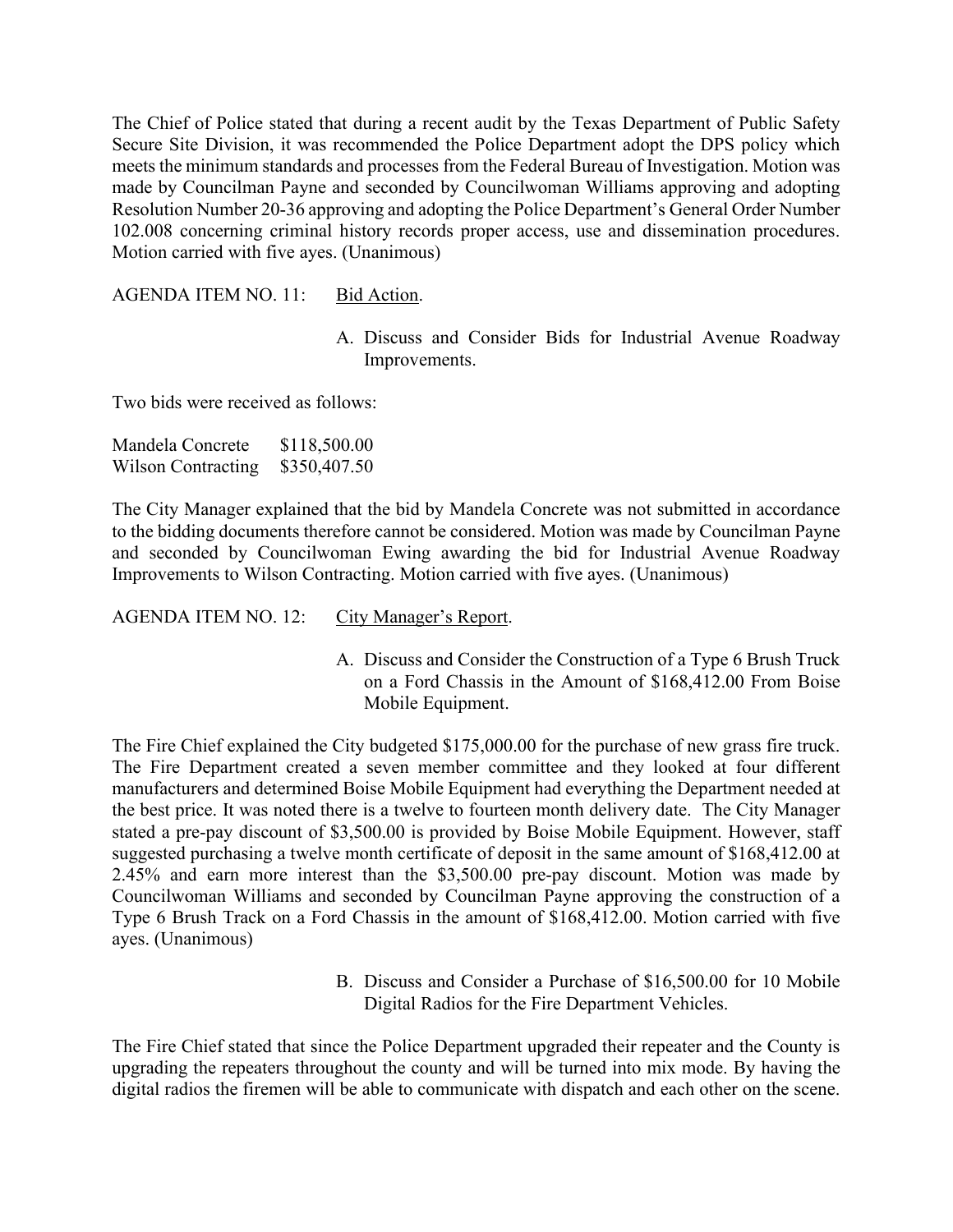The company supplying the equipment, 49er Communications is having a closeout sale on these radios for \$1,600.00 each while the same radios from Motorola are approximately \$2,700.00 each. This is an unbudgeted item. Motion was made by Councilwoman Shierry and seconded by Councilman Payne authorizing the purchase of 10 mobile digital radios in the amount of \$16,500.00 for the Fire Department Vehicles. Motion carried with five ayes. (Unanimous)

> C. Discuss and Consider the Local State of Disaster for Public Health Emergency Adopted by City Council on March 23, 2020.

The City Manager said that the active case numbers are going down while the recovered numbers are starting to climb. Staff recommends that the declaration remain in effect.

AGENDA ITEM NO. 13: Executive Session.

A. Pursuant to the Texas Government Code, Section 551.074 of the Texas Open Meetings Act for the Purpose of Deliberations About the Appointment, Employment, Evaluation, Reassignment, Duties, Discipline, or Dismissal of a Public Officer or Employee; and More Specifically, to Discuss an Attorney/Client Engagement Agreement With Guevara Law, P.C.

The Council entered into executive session at 7:37 p.m.

The Council reconvened in open session at 8:02 p.m.

AGENDA ITEM NO. 14: Action as a Result of Executive Session.

A. Discuss and Consider an Attorney/Client Engagement Agreement With Guevara Law, P.C.

Motion was made by Councilwoman Shierry and seconded by Councilman Payne authorizing the Mayor to sign an attorney/client engagement agreement with Guevara Law, P.C. Motion carried with five ayes. (Unanimous)

 $\mathcal{L}_\text{max}$  and  $\mathcal{L}_\text{max}$  and  $\mathcal{L}_\text{max}$  and  $\mathcal{L}_\text{max}$  and  $\mathcal{L}_\text{max}$  and  $\mathcal{L}_\text{max}$ 

The meeting adjourned at 8:02 p.m.

PASSED, APPROVED AND ADOPTED this 11<sup>th</sup> day of January, 2021.

Mayor Ray Schultz

ATTEST: